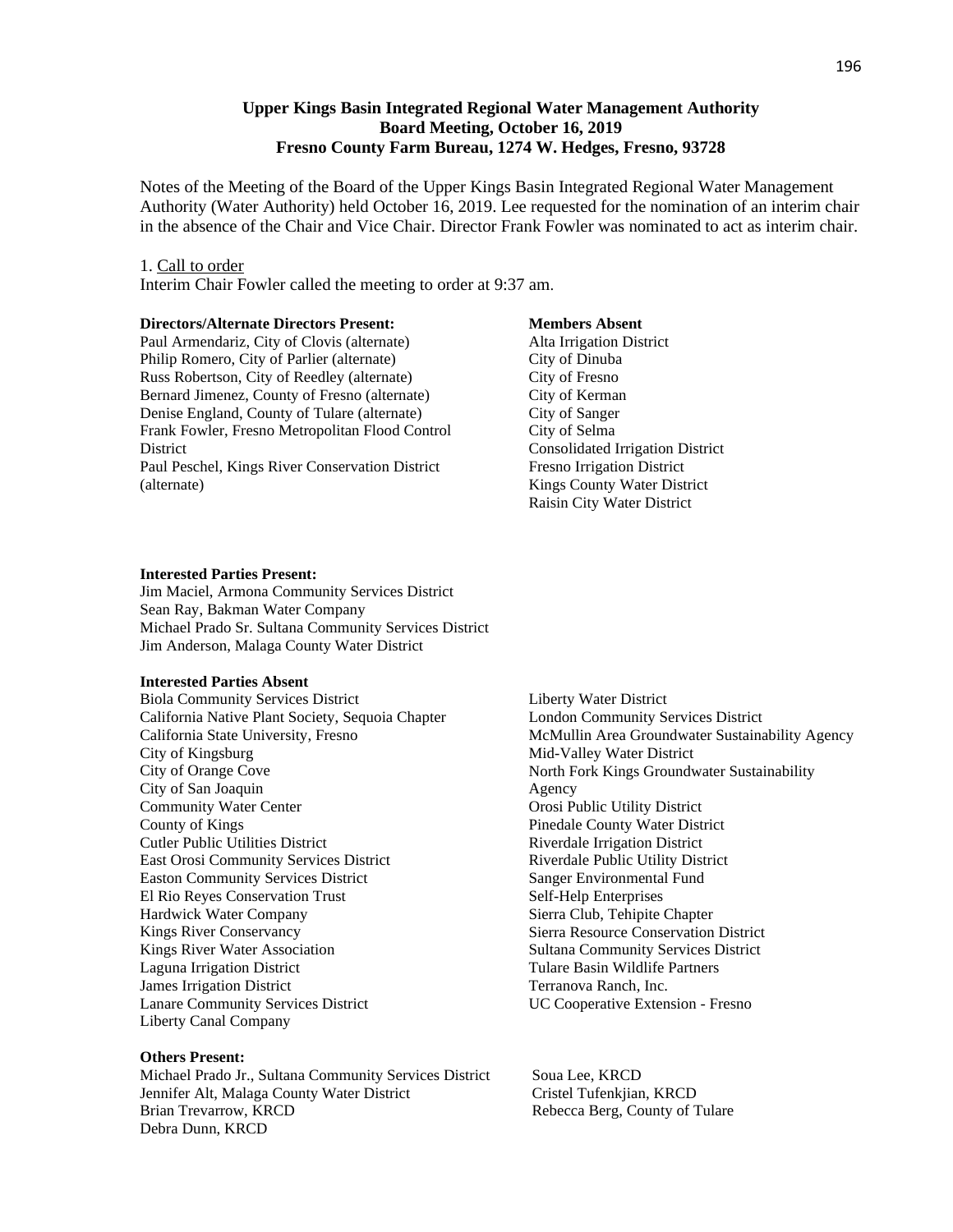3. Additions to or Deletions from the Agenda None.

## 4. Public Presentations

Former General Manager Jim Anderson of Malaga County Water District announced that he has retired from the Water District and introduced Jennifer Ahl as the new General Manager.

## 5. Consider Approval of the July 17, 2019 Meeting Minutes

This item was continued until the next regularly scheduled Board of Directors meeting.

6. Director Reports

# None.

# 7. Advisory Committee Report

Interim Chair Fowler called on Advisory Committee Chair Jim Maciel to provide a report on Advisory Committee activities on September 18, 2019. Maciel reported that the Advisory Committee did not have quorum at their September meeting, but did provide consensus to send a letter to Nancy Vogel to urge that the State consider using the collaborative nature of IRWM as the framework for developing the Governor's Water Resilience Portfolio. The Committee also discussed ideas for getting quorum at future meetings and received an update on the Prop 1 DAC Involvement Grant Program.

# 8. Staff Reports

*a. Planning and Implementation Contracts* – Soua Lee referred to the grants matrix in the Board packet and reported that the Prop 1 IRWM Planning Grant was closed out, but State Water Resources Control Board have yet to approve the Kings Basin Stormwater Resources Plan. Staff is working with Provost & Pritchard to submit additional information requested by State Board. Regarding the Prop 1 DAC Involvement Grant, Lee reported that the Sultana CSD Stormwater project was submitted to the Tulare-Kern Funding Area regional competitive pot and was awarded \$72,600 in August 2019. Sultana CSD's project will be considered for additional funding at the October 17 Project Advisory Committee meeting in Visalia. A handout of the projects from the Water Authority and other Tulare-Kern IRWM regions that were awarded project development funds were in included in the agenda packet. Lee reported that the Prop 1 Round 1 IRWM Implementation Grant application was submitted on September 6, 2019 and included six implementation projects. Lastly, Lee provided an update on the Prop 1 Stormwater Grant Program. It is anticipated that this grant program will open in March 2020 and Water Authority Members and Interested Parties were encouraged to submit their stormwater projects to the Water Authority project list if they plan to pursue this grant.

*b. Inter-regional and Statewide Coordination* – Lee reported that the updated ACWA IRWM Policy Principles were approved by the ACWA Board of Directors on July 26, 2019. The Policy Principles will guide ACWA on how to advocate or engage with state legislation and policies relating to IRWM. Lee reported that the Advisory Committee provided consensus to submit a letter to Nancy Vogel, who is directing the development of the Governor's Water Resilience Portfolio, to encourage using the IRWM program as the framework for the Portfolio. The letter is included in the agenda packet.

# *C. Legislation* – Cristel Tufenkjian reported on three legislative bills:

• AB 658 (Arambula) Water Rights and Water Management – This bill would create permanent beneficial use for groundwater under a temporary permit. The issue surrounding this bill are concerns about agencies having to subsidize these temporary permits for other. Language was put into the bill to say that these permits should align with Prop 26 and that the cost for these permits should not be subsidized.